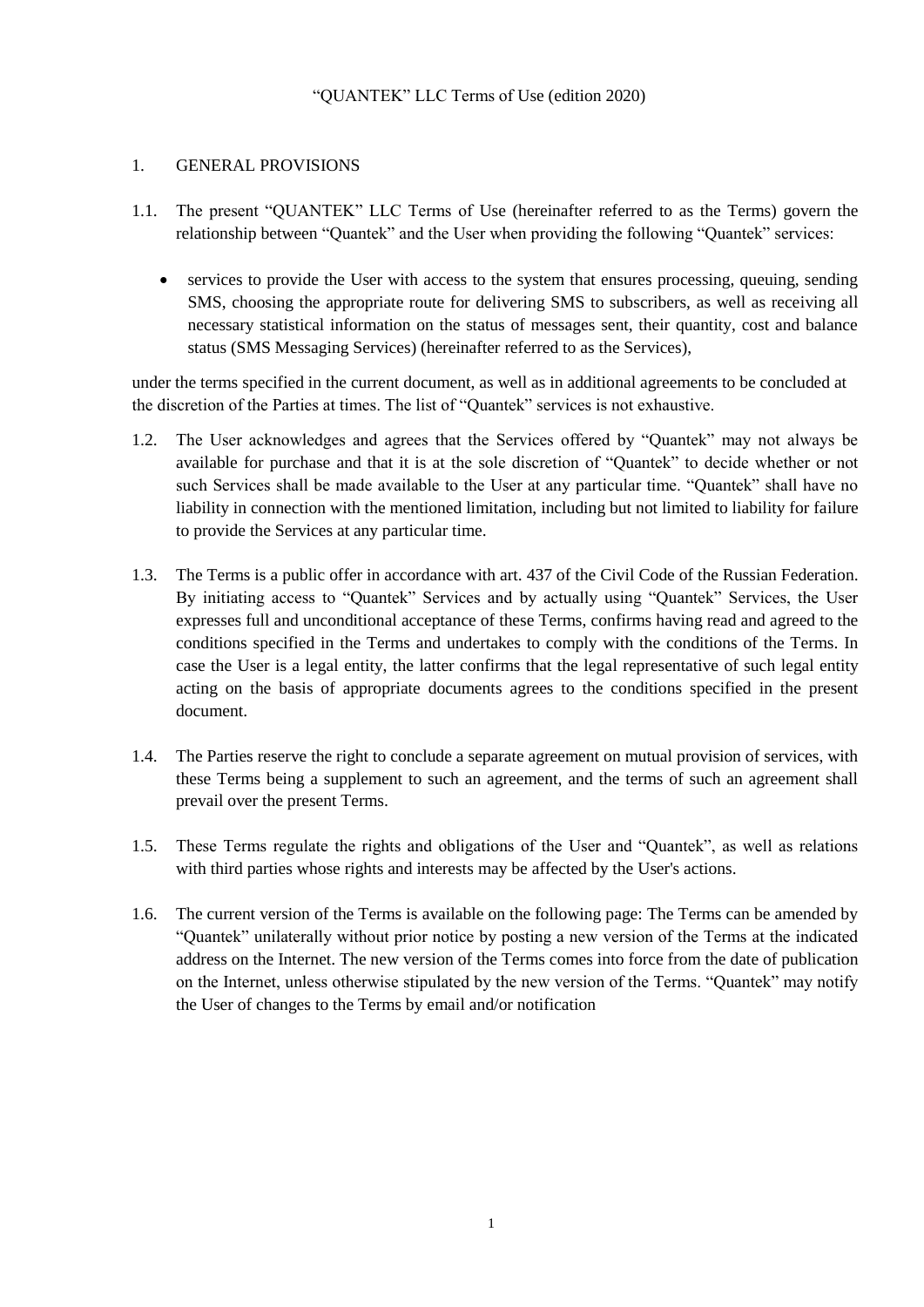in the User's account. By accepting the Terms, the User acknowledges that they approve of receiving information including amendments to the Terms by email or through the Site.

- 1.7. Any User who does not agree with the current revision of the Terms in whole or in part shall cease any use of the Services.
- 1.8. Violation of the Terms by the User may result in termination of access to the User's Personal Account or deletion of such User's Personal Account, as well as full or partial restriction of access to the User's Personal Account without prior notice.

#### *1.9. Terms and definitions*

For the purposes of the present document, the following terms have the following definitions:

*Personal Account* — a web-based interface located on servers of "Quantek" and third parties working with "Quantek" for the provision of the Services, which presuppose the parties to the present Terms to exchange legally and technically significant information relating to the Services (selecting specific Services, viewing statistics on the services provided, generating reports, tracking the Balance status).

*Account* — the User's account created by "Quantek" in its System, which contains the User's aggregate data, personal information and settings necessary to authenticate the User for the provision of "Quantek" Services.

*Balance* — an analytical virtual account within the Personal Account, which serves to record the volume of services rendered, crediting and spending the money prepaid. The Balance is generalized information about the number of Services that can be received by the User (positive balance value) or was used by the User after the payments made for the Services in advance were spent in full (negative balance value).

*User* — an individual entrepreneur, acting without forming a legal entity, or a legal entity duly registered under the laws of any jurisdiction of the world, initiating and/or possessing data for using an account on the Website and/or in the System, and/or actually using the Services.

*Provider* — a legal entity providing mobile radiotelephone communication services.

*Service Package* — a defined scope of certain types of services that "Quantek" undertakes to provide to the User in a certain period of time. The particular set of services, period and cost of the Service Package are determined by "Quantek" rates.

*User's Customer* — a legal entity or a person who has established a contractual legal relationship with the User for the fulfillment of which the User commissions "Quantek" to provide the Services.

*"Quantek"* — "Quantek" Limited Liability Company, registered in the Russian Federation under the laws of the Russian Federation, Registration Number (OGRN) 1147847440135, Taxpayer Identification Number (TIN) 7816601369, registered address: 194044 Russia, Saint Petersburg, B. Sampsoniyevsky Av., 60 Building A, room 1-H, which is the owner and provider of the Internet site [https://qntk.ru](https://qntk.ru/) (the Website), the owner of the technological platform,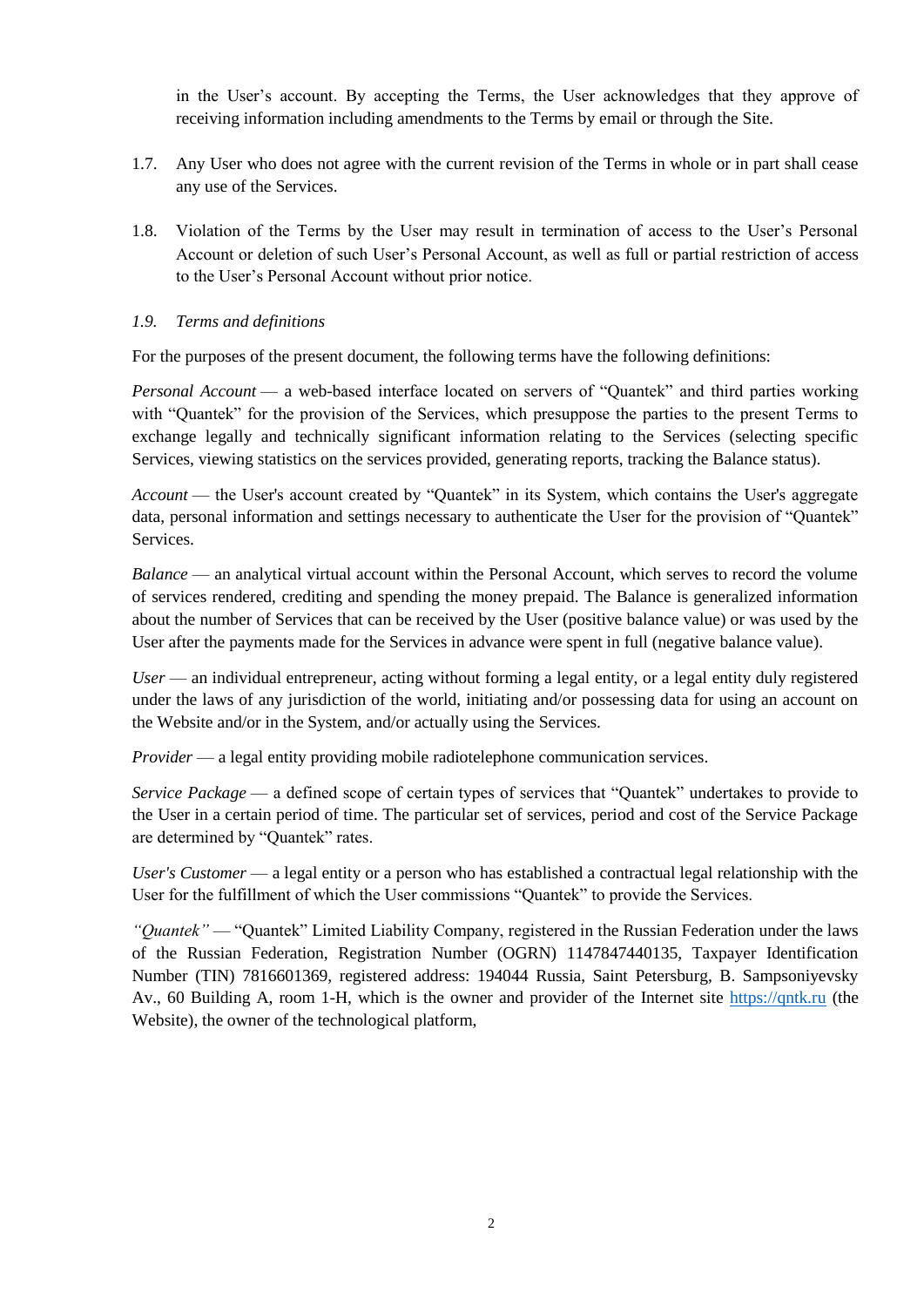integrated on the Site, and providing Services in accordance with these Terms and/or other mutual service agreements with the User.

#### *1.10. Interaction and communication*

The User hereby accepts the procedure of interaction with "Quantek" in the electronic form, when all communications according to the Terms are carried out by the parties through the feedback form on the Website, by email or other means of electronic communication. The chosen means of electronic communication between the parties does not apply to the exchange of accounting documents and other documents, the exchange of which in the original is required by the current legislation of the Russian Federation.

For the purposes of these Terms, the User shall reach "Quantek" at the following contact addresses: [contact@quantektele.com.](mailto:contact@quantektele.com)

#### 2. USER ACCOUNT

- 2.1. To start using "Quantek" Services, it is necessary to register and create a Personal Account on the Website and/or the third party webpage used to interact with "Quantek" in relation to the provision of the Services.
- 2.2. In order to complete the Personal Account registration, the following information is to be provided: - name, - email address, - phone number, - message text (at the person's discretion).
- 2.3. By initiating the registration you confirm your expressed consent to the processing of personal data in accordance with "Quantek" Consent to Process Personal Data and in accordance with Federal Law "On Personal Data" No. 152-FZ dated July 27, 2006. If "Quantek" has reasons to believe that the information provided by the User is not accurate and up-to-date, "Quantek" reserves the right to terminate access to the User's Personal Account or delete the User's Personal Account at its own discretion.
- 2.4. Upon receipt of a request to register a Personal Account, "Quantek" shall provide the User with the login and password to enter the User's Personal Account and the link to enter the User's Personal Account. The password for the Personal Account is linked to the email address specified by the User when filling in the registration form on the Website.
- 2.5. After registering a Personal Account, the User will have access to an API key, which the User can use to integrate the Personal Account with the User's accounts on other cloud platforms. "Quantek" allows integration of the Personal Account with other cloud platforms and vice versa.
- 2.6. After registering a Personal Account, an Account will be registered in the User's name by "Quantek" for the purposes of identifying the User in the System when providing Services to the User.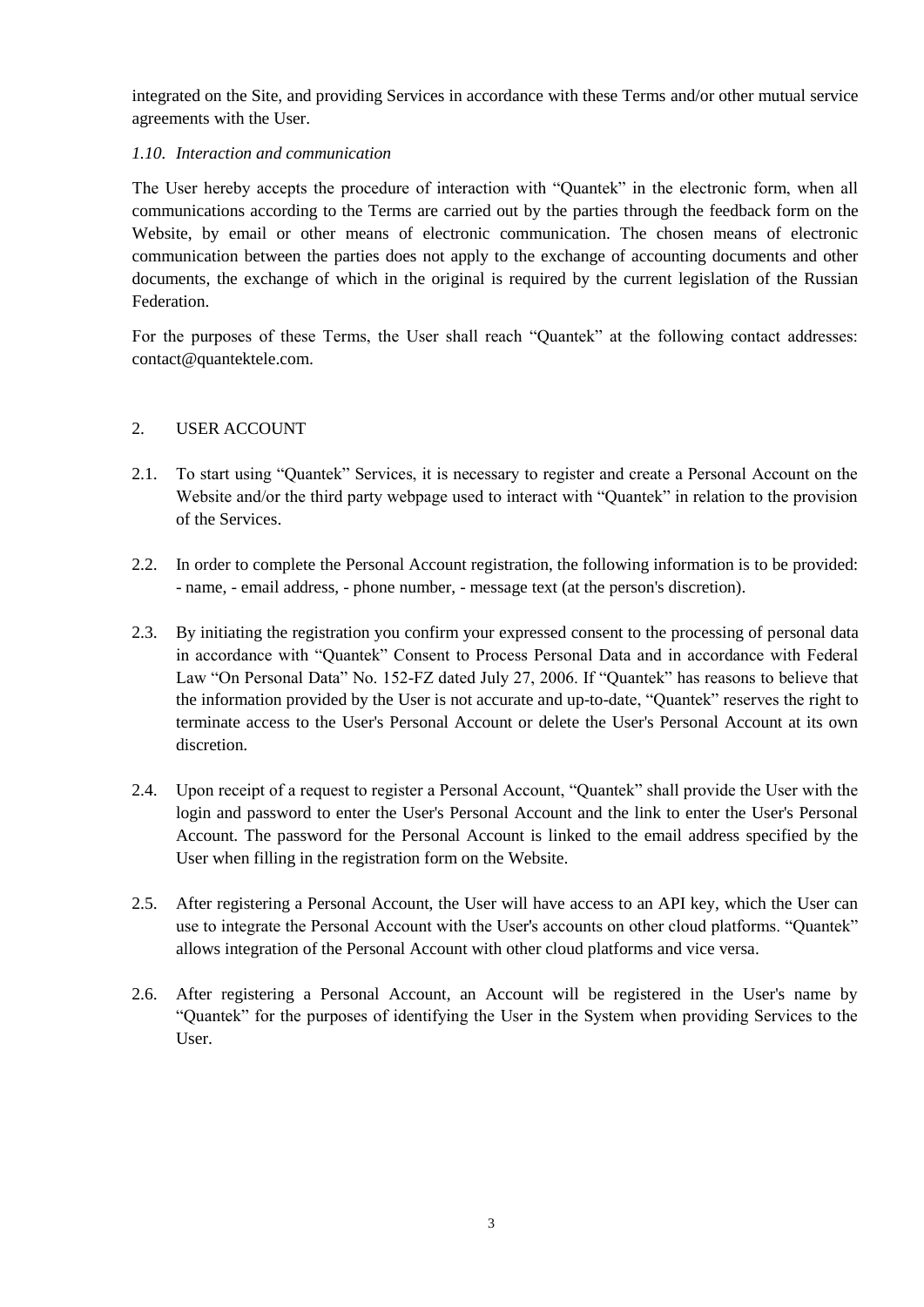- 2.7. The User is responsible for the safety and confidentiality of data required to access the Personal Account. The User undertakes not to transfer the Personal Account credentials to third parties, as well as not to allow the use of the Personal Account by third parties. These requirements do not apply to employees and/or representatives of the User to whom the User provides access to the Personal Account by creating a separate account for such an employee/representative in the Personal Account. The User is responsible for all actions taken in the Personal Account, including by employees/representatives of the User. The User undertakes to notify "Quantek" immediately of any unauthorized access or use of the Personal Account. "Quantek" shall not be liable for any damage caused to the User in connection with unauthorized access to the Personal Account. The User is responsible for the timely installation of any software and/or equipment necessary to use "Quantek" Services.
- 2.8. If the User violates the present Terms, "Quantek" has the right, at its sole discretion, to suspend the User's access to the Personal Account, suspend any User activity in the Personal Account and/or delete the User's Personal Account.

#### 3. PAYMENT ARRANGEMENTS

- 3.1. Payments for "Quantek" Services shall be made according to "Quantek" rates available to the User in the User's Personal Account and/or provided to the User by "Quantek". "Quantek" tariffs are specified in Russian roubles including VAT at the rate regulated by the current legislation of the Russian Federation. "Quantek" has the right to change the rates for the Services with a mandatory notification to the User via email and/or in the User's Personal Account. In case the User does not agree with the changed Service rates, the User shall immediately cease to use "Quantek" Services.
- 3.2. The cost of the Services is determined based on the volume of Services actually provided within one calendar month, which is equal to one reporting period, unless otherwise agreed by the parties in a separate agreement.
- 3.3. Payment for the Services shall be made by the User in advance by crediting the Balance directly in the User's Personal Account. The User chooses the credit amount from the categories listed in the Personal Account.
- 3.4. In order to credit the Balance, the User shall go to the payment system website, which collects the User's bank card data and processes the payment. Making a payment, the User agrees to the terms of service of the payment system used.
- 3.5. All payments for the Services are made by non-cash transfer with a payment card. The transaction currency is Russian roubles.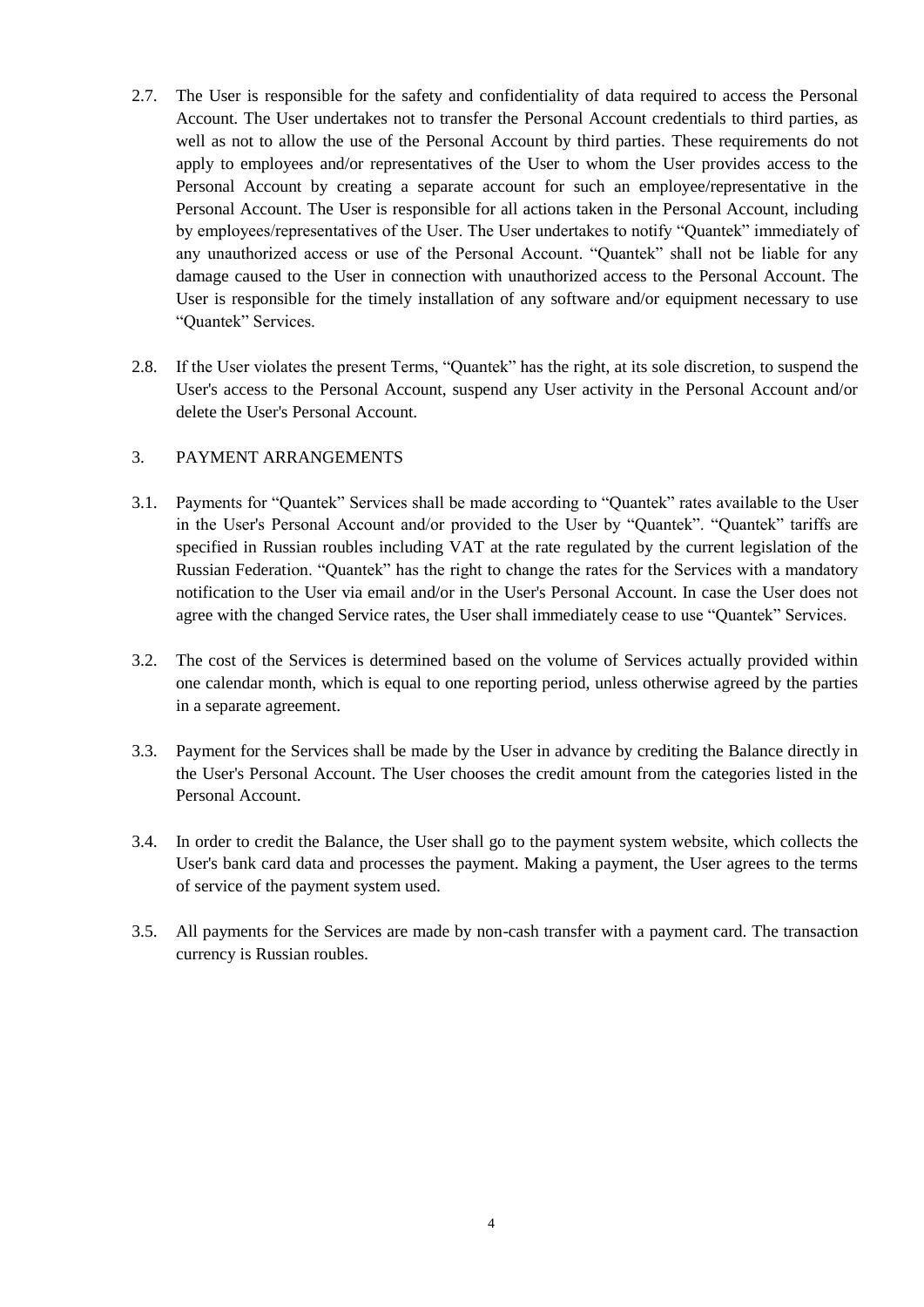- 3.6. All bank fees charged by the User's bank and the intermediary bank shall be paid by the User. The User bears all expenses related to currency conversion when paying for the Services.
- 3.7. "Quantek" guarantees to the User that "Quantek" will keep the User's data confidential and will not disclose such data obtained by "Quantek" in the course of providing the Services to third parties, unless its disclosure is required by the applicable law.

#### *3.8. Accounting documents submission*

- 3.8.1. On the day of prepayment, "Quantek" sends the User a prepayment receipt to the User's email address indicated last when registering.
- 3.8.2. "Quantek" may provide accounting documents in respect of the User's prepayment subject to the User's written request, which includes a UTD (Universal Transfer Document), unless otherwise provided by the current legislation of the Russian Federation.

In order to receive the accounting documents, the User undertakes to provide "Quantek" with the following data:

 The name of the organization or individual entrepreneur, registration number, taxpayer identification number, registered address, postal address, telephone, email address, bank details (account number with the account currency, bank name, correspondent account, BIK, SWIFT).

"Quantek" shall generate and send accounting documents to the registered or postal address specified by the User, in the original in two copies. The User undertakes to sign the accounting documents received and return one copy of the signed originals to the address indicated by "Quantek".

# *3.9. Document exchange procedure*

- 3.9.1. The User undertakes to inform "Quantek" in writing of all changes in the name, form of legal ownership, registered address, physical address and mailing address, tax number, bank and other details no later than 3 (three) days from the date of such changes.
- 3.9.2. In the process of interaction under these Terms, correspondence may be sent using the following means: - by email; - by registered mail; - by courier.
- 3.9.3. The Parties shall recognize that duly executed documents received from each other via electronic communication means have legal effect until the original documents are received.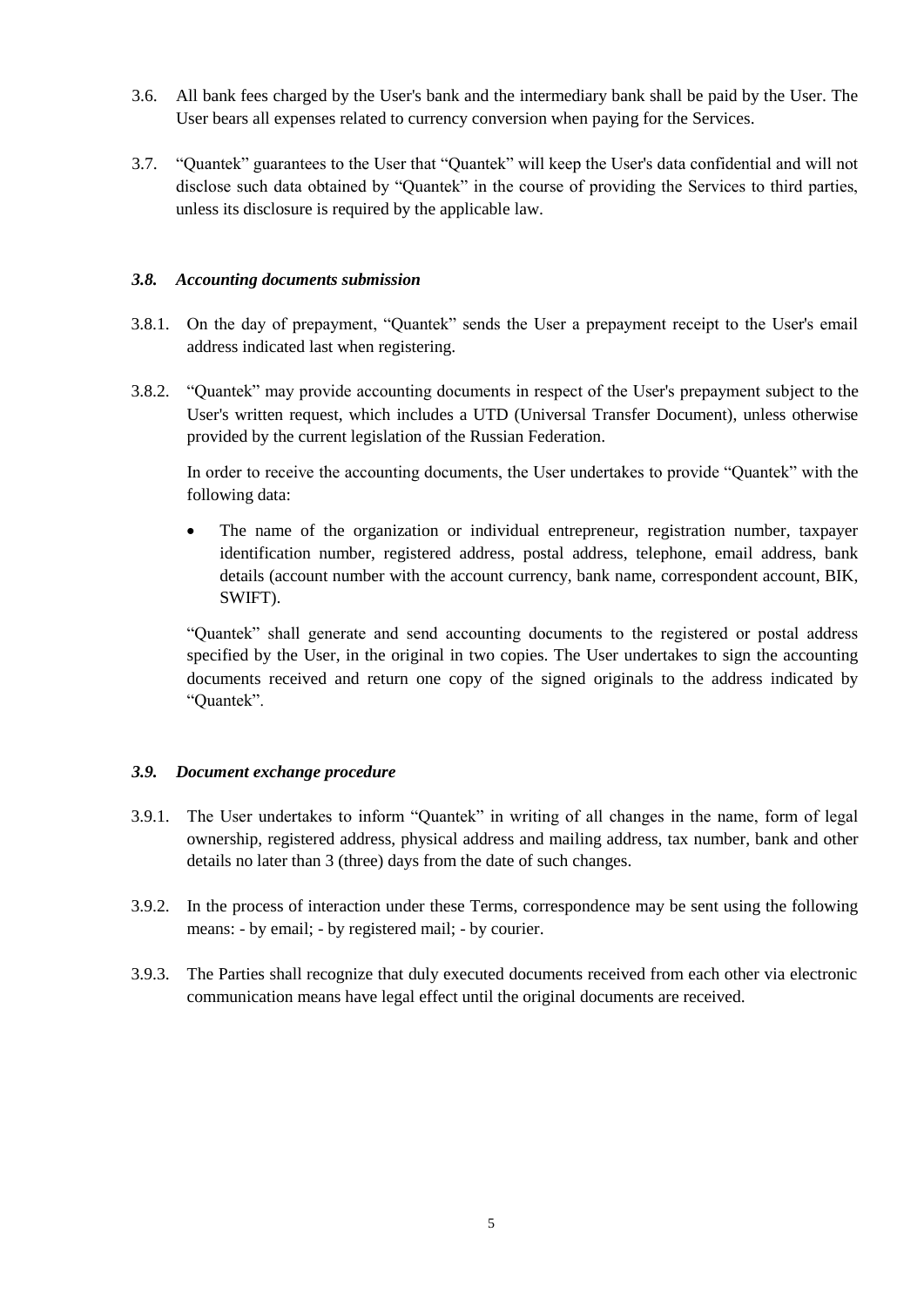3.9.4. The Parties have agreed to take into account the time zone when exchanging correspondence. The time zone of "Quantek" — Greenwich Mean Time (GMT+3) — shall prevail.

# *3.10. Prepayment refund*

The User may at any time request a refund of the prepayment made for the Services in the amount determined after deducting the cost of the Services actually rendered up to the date of the User's request for a refund. To request a refund of a prepayment, the User shall send a written request to the contact email address of "Quantek" specified in these Terms, requesting a refund and specifying the amount of the refund. "Quantek" shall process the User's request within a period not exceeding twenty-four (24) hours and shall send information on the decision regarding the prepayment refund and the refund amount to the User's email address and/or Personal Account. The refund is made in the same way as the User's prepayment transaction, namely to the banking details of the User's payment card.

# 4. LIMITATION OF LIABILITY

- 4.1. "Quantek" does not guarantee uninterrupted, safe and error-free service, protection against unauthorized access and interruptions caused by damage, malfunction or failure of hardware, software, communications and systems on PCs of the User and "Quantek" suppliers.
- 4.2. "Quantek" level of service depends, among other things, on third parties, and "Quantek" assumes no responsibility for any actions or failure to act on the part of third parties, nor any liability for any damage and/or losses and/or costs incurred by the User and/or third party as a result of and/or in connection with any such actions or failure to act.
- 4.3. "Quantek" shall not be liable for any damages allegedly caused to the User by force majeure circumstances, which have affected the provision of the Services.
- 4.4. "Quantek" and its representatives shall under no circumstances be liable for any direct or indirect damage, even if "Quantek" and/or such representatives have been informed of the possibility of such damage.
- 4.5. "Quantek" shall not be liable for any direct and/or indirect loss, damage, cost or liability incurred by the User under these Terms, unless such loss, damage, cost or liability is the result of gross negligence, willful default on the part of "Quantek". "Quantek" shall not be liable to the User (whether following from tort (including negligence), breach of statutory duty or otherwise) for lost profits or direct or indirect damage arising under or in connection with these Terms.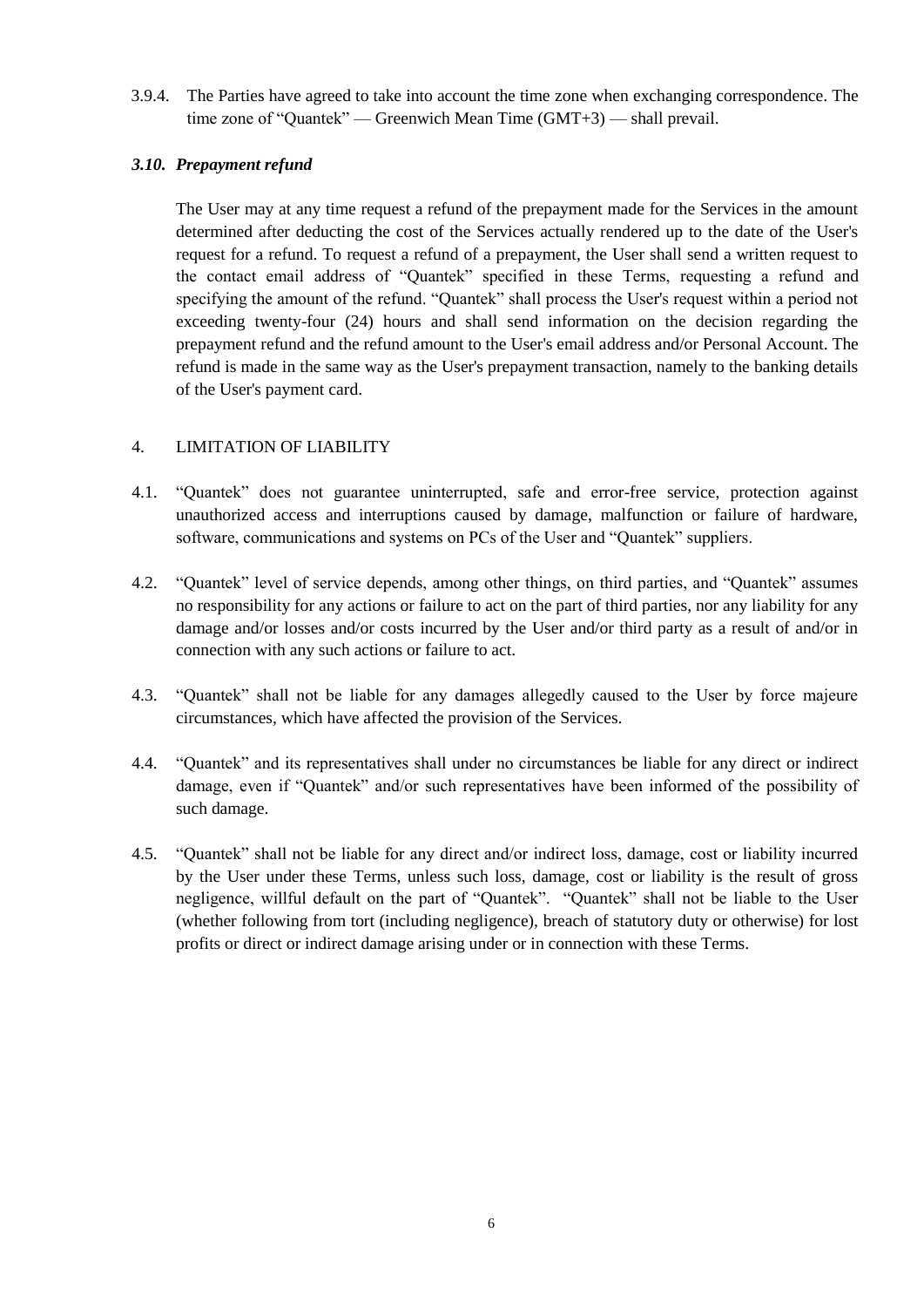#### 5. EXCLUSIVE RIGHTS

5.1. The copyrights and Intellectual Property (IP) rights on the Website are the property of "Quantek" or third parties which have authorized "Quantek" to use the IP on the Website and for providing the Services.

It is prohibited to copy, distribute, duplicate, display in public places or transfer copyrighted material to third parties in whole or in part. It is prohibited to modify, advertise, broadcast, transmit, sell, distribute or commercially profit from copyrighted material in whole or in part, unless you have received proper prior permission from "Quantek" to do so.

- 5.2. Unless otherwise indicated, any material and/or communication, including but not limited to ideas, knowledge, techniques, plans, information, questions, answers, suggestions, emails and comments (hereinafter referred to as "Information") transmitted by "Quantek" shall not be considered confidential information or the User's property.
- 5.3. The Customer agrees that any notifications, messages or any other materials submitted by the User shall be of proper nature and shall not cause harm to others, including damage to their property rights. The User agrees to refrain from downloading or sending any material that is illegal and/or harmful and/or distasteful to other Users. In addition, the User is strictly prohibited from taking any action that may harm "Quantek".

#### 6. TRANSFER OF RIGHTS

The User may not assign or transfer any of their rights or obligations under these Terms. "Quantek" may assign or transfer any of its rights or obligations under these Terms to a third party at any time. "Quantek" shall notify the User of such assignment.

# 7. SETTLEMENT OF DISPUTES

- 7.1. The current legislation of the Russian Federation shall apply to the relations arising under these Terms.
- 7.2. All disputes between the parties shall be resolved through negotiations. In case of failure to reach an agreement through negotiations, the dispute shall be considered in the Arbitration Court of the City of St. Petersburg and the Leningrad Region.

# 8. TERMINATION

- 8.1. The Terms of Service shall stay in power for an indefinite period.
- 8.2. The Terms may be terminated in the following circumstances:
	- Either Party may terminate the Terms at any time by giving the other Party thirty (30) calendar days prior written notice to their email address and registered address prior to the proposed date of termination.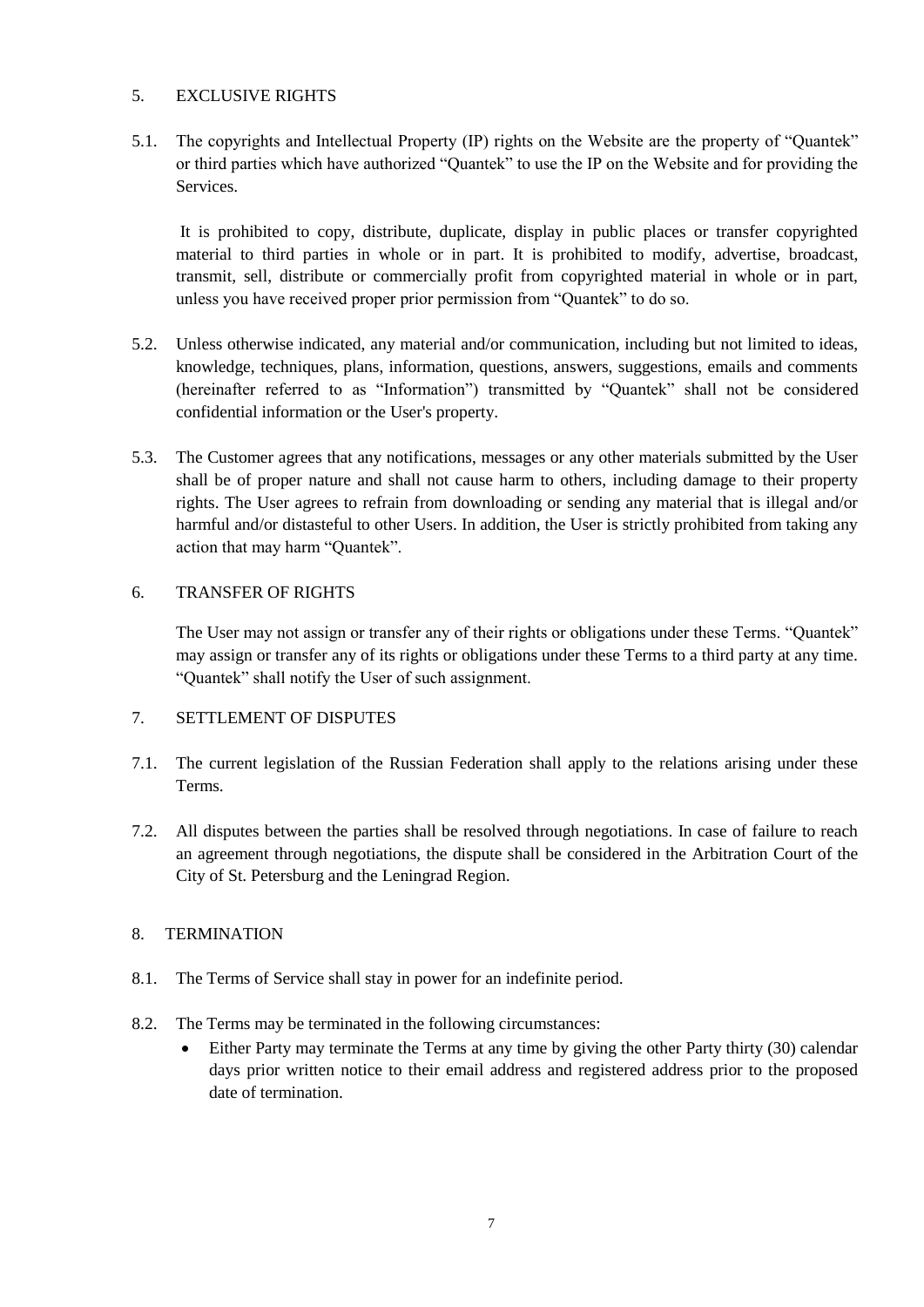- By agreement of the parties.
- 8.3. Termination shall not relieve either Party of performing its financial obligations in full, following the confidentiality terms and terms of personal data processing.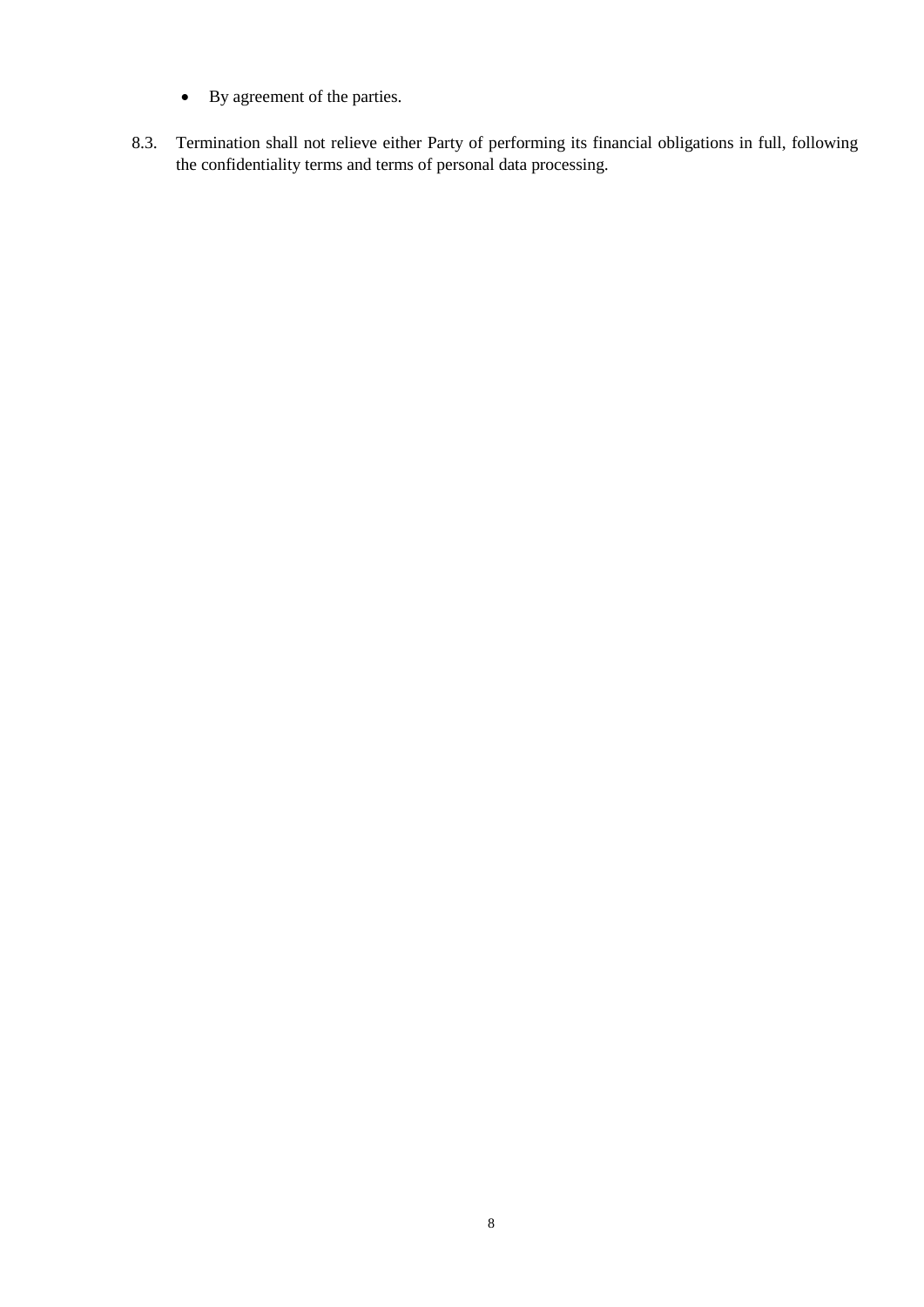# *1. Terms and definitions*

*Fixed Sender Name (Name)* — a unique combination of Latin letters or a unique combination of Latin letters and Arabic numerals assigned to the User by agreement between "Quantek" and the User and displayed in SMS (as defined below) transmitted to Subscribers as the sender number.

*SMS* — a short text message containing information in digital text format, up to 160 characters in length, or up to 70 non-Latin characters, or each part of an aggregated message up to 140 bytes in size, or each binary message up to 140 bytes in size. The final portions of a concatenated text or binary message that are less than 140 bytes in size are deemed separate messages. If two concatenated messages are sent, their length will be 306 and 134 characters respectively, if three concatenated messages are sent, their length will be 459 and 201 characters respectively.

*System* — a complex of hardware and software owned by "Quantek", which allows to record, receive, process and pass through data in the form of various types of SMS received from the User and addressed to the Subscriber.

*Spamming* — sending promotional SMS in bulk to the Subscribers' Mobile Terminal without prior consent of the Subscribers and/or deliberately misleading the Subscribers regarding the nature of those SMS or their sender.

*Subscriber* — an individual or legal entity whose Mobile Terminal receives SMS from the User.

*Mobile Terminal* — an electronic device that allows using mobile phone services, including voice calls, receiving and sending SMS and accessing the Internet and data transmission.

*SMS delivered* — the SMS status assigned to a message in the System after it has been delivered to the Subscriber's mobile device.

*SMS sent* — the SMS status assigned to a message in the System after it has left the System and is with the Provider.

*Communication Channel or Link* — an aggregate of the System resources, which enables the User to receive traffic routing Services. The list of Links shall be agreed upon between the parties in writing.

*Channel Capacity* — the maximum number of SMS that can be routed through the Communication Channel from/to the User in 1 (one) second.

# *2.* PAYMENT TERMS

2.1. For determining the scope of Services rendered, an SMS shall be deemed sent the moment when such SMS is queued for sending by the System. "Quantek" shall notify the User of the successful receipt of an SMS message in the System and its onward transmission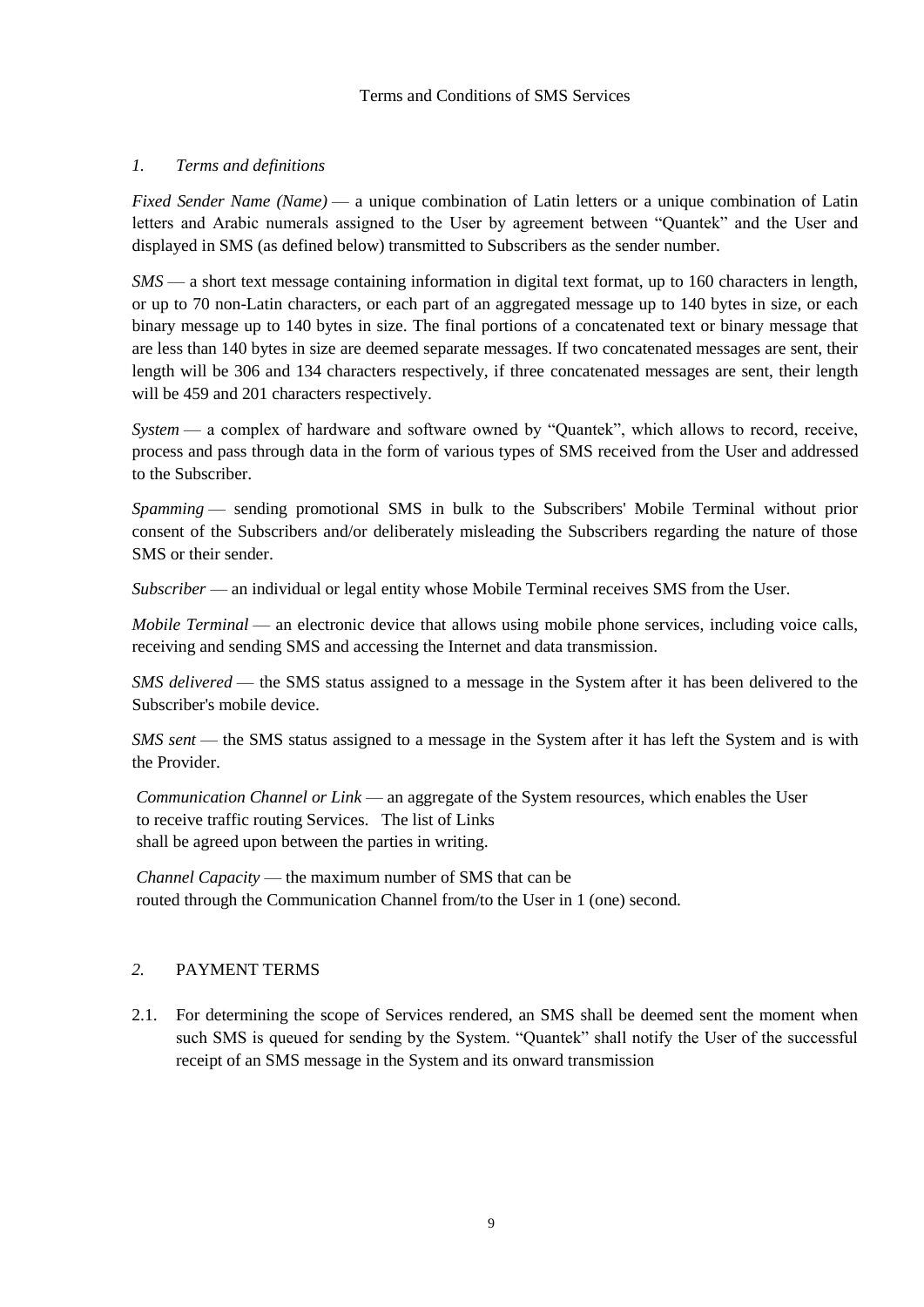to the Mobile Terminal. Each successfully routed SMS shall be considered the basis for billing the User for the message.

#### *3.* SERVICES RENDERING PROCEDURE

- 3.1. "Quantek" provides the Services of access to the System, which enables generation and delivery of SMS. Information (SMS text, phone number, etc.) is transferred from the User to "Quantek" via the Internet (the transfer protocol is agreed upon with the User separately; available protocols: SS7, SMPP, HTTP, HTTPS (SSL).
- 3.2. "Quantek" guarantees sending SMS correctly only to phone numbers provided in the international format.
- 3.3. Each SMS sent to a Subscriber must contain the Sender's Address. There are two ways to specify the Sender's Addresses: a Fixed and a Dynamic Alphanumeric Name of the Sender. The customer selects the type of Sender's Address on their accord, taking into account the following rules:
	- Fixed Alphanumeric Name of the Sender the alphanumeric Sender's name assigned to the User. Rules for assignment and use of Fixed Alphanumeric Names of the Sender are set by the Provider.

To allocate/assign a Fixed Alphanumeric Name of the Sender to the User, the User forms an application in the System, specifying the desired Fixed Alphanumeric Name. After receiving the application, "Quantek" sends it to the Provider for approval. In case of the Provider's approval, the selected Fixed Alphanumeric Name of the Sender is assigned to the User and can be used by the User for individualization of the sender of SMS at their own discretion, subject to the restrictions established by these Terms and the current legislation of the Russian Federation.

- Dynamic Alphanumeric Name of the Sender an alphanumeric Sender's name assigned to the User, which enables using any names when sending messages without prior Provider's approval. In this case, the User shall take into account the restrictions provided in this section.
- 3.4. By default, "Quantek" configures the Communication Channel as a Dynamic Alphanumeric Name of the Sender (Multisignature).
- 3.5. "Quantek" technical support is available 24 hours/day. Technical support contact data is specified in the present Terms.
- 3.6. The Services are provided 24 hours/day. "Quantek" is not responsible for interruptions in the provision of the Services due to circumstances beyond its control, including those caused by power supply problems, interruptions (emergency and/or operational) in the work of Providers, communication networks, as well as technogenic and natural disasters, fires, terrorist acts, etc. In case of scheduled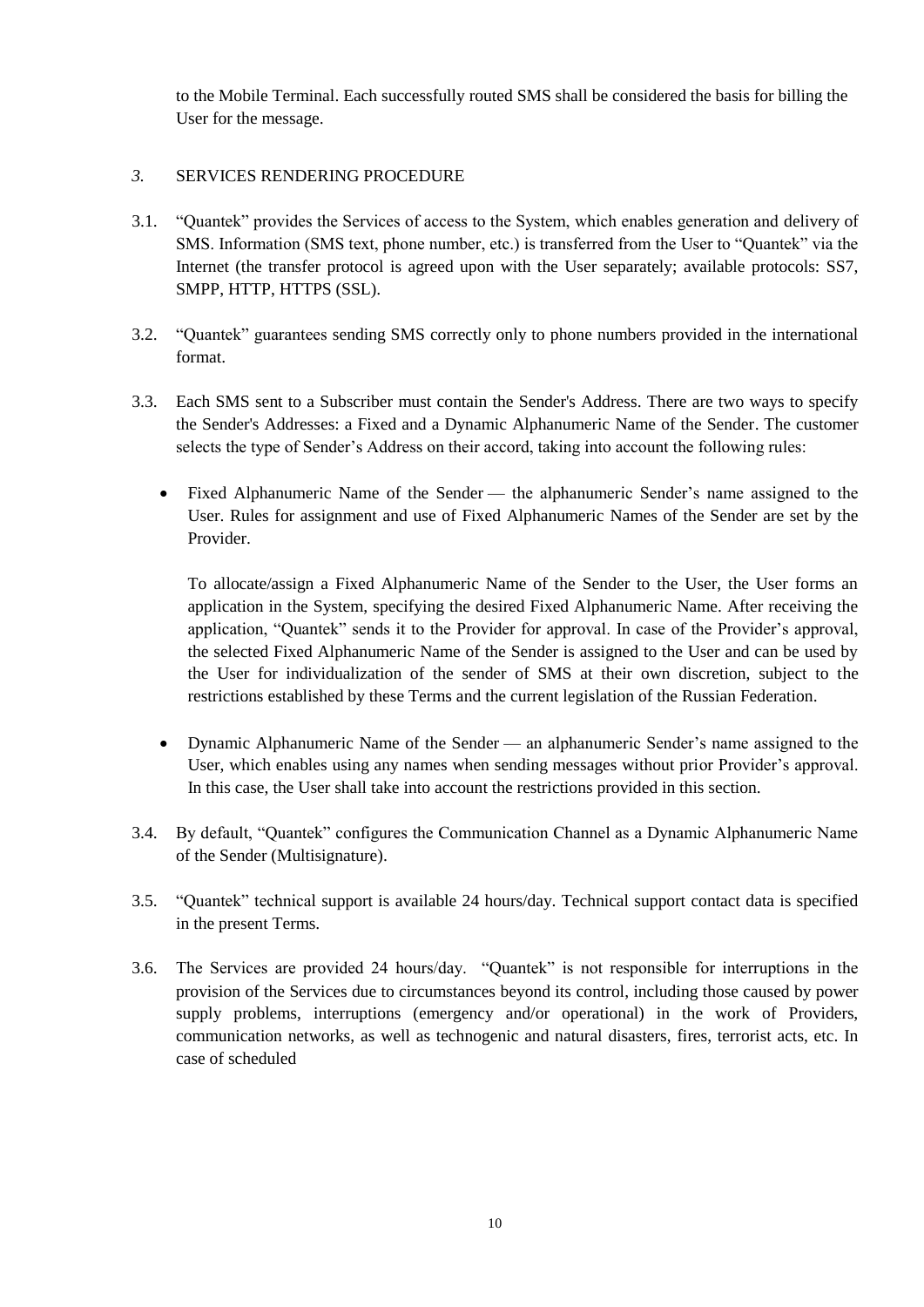maintenance, as well as other routine maintenance, "Quantek" shall inform the User about the planned maintenance at least three (3) calendar days in advance by email.

- 3.7. The User shall ensure the confidentiality of the password assigned to them. "Quantek" shall not be liable to the User for failure to provide or untimely provision of the Services, as well as for any losses incurred by the User due to the loss of the assigned password.
- 3.8. When using the Service, the User determines the content of SMS, the order of their sending and the list of recipients (Subscribers) at their discretion. Under no circumstances shall "Quantek" be responsible for the content of SMS sent by the User with the help of the System and the User's compliance with the terms of messaging established by the current legislation of the Russian Federation.
- 3.9. The User undertakes to use the Service in accordance with the requirements of the current legislation of the Russian Federation and only for sending information to Subscribers who gave their consent to receive SMS, which, if necessary, may be presented to the Provider as an unqualified proof of Subscribers' voluntary consent to receive SMS.
- 3.10. The User guarantees that the content of SMS is in line with the current legislation of the Russian Federation, including, but not limited to, the statutory provisions on protection of copyright and other intellectual property rights, on advertising, on protection of personal rights, religious and public beliefs, national dignity, as well as the code of international law.
- 3.11. The User guarantees due diligence of personal data processing in accordance with Federal Law No. 152-FZ "On Personal Data" dated July 27, 2006, including Subscribers' consent to the processing of personal data, specifically by providing personal data to "Quantek", in cases where lists (databases) containing Subscribers' personal data are provided to "Quantek" during the provision of the Services.
- 3.12. The User undertakes to reimburse "Quantek" for the expenses incurred due to violations of the current legislation of the Russian Federation, including copyright and other intellectual property rights of third parties, as well as due to claims to the accuracy and content of SMS sent using the System, granted that "Quantek" provides the User with the required documents evidencing that "Quantek" incurred such expenses.
- *3.13. Dynamic alphanumeric change of Sender's address service procedures*

When providing the dynamic alphanumeric change of the Sender's address service, the User is strictly prohibited to fill in the Sender's address with individualization means of third parties (including mobile providers, banks, insurance companies, state and governmental institutions, etc.), names and/or trademarks, if such third parties have not issued the relevant permissions, as well as to use the Sender's address which intentionally misinforms Subscribers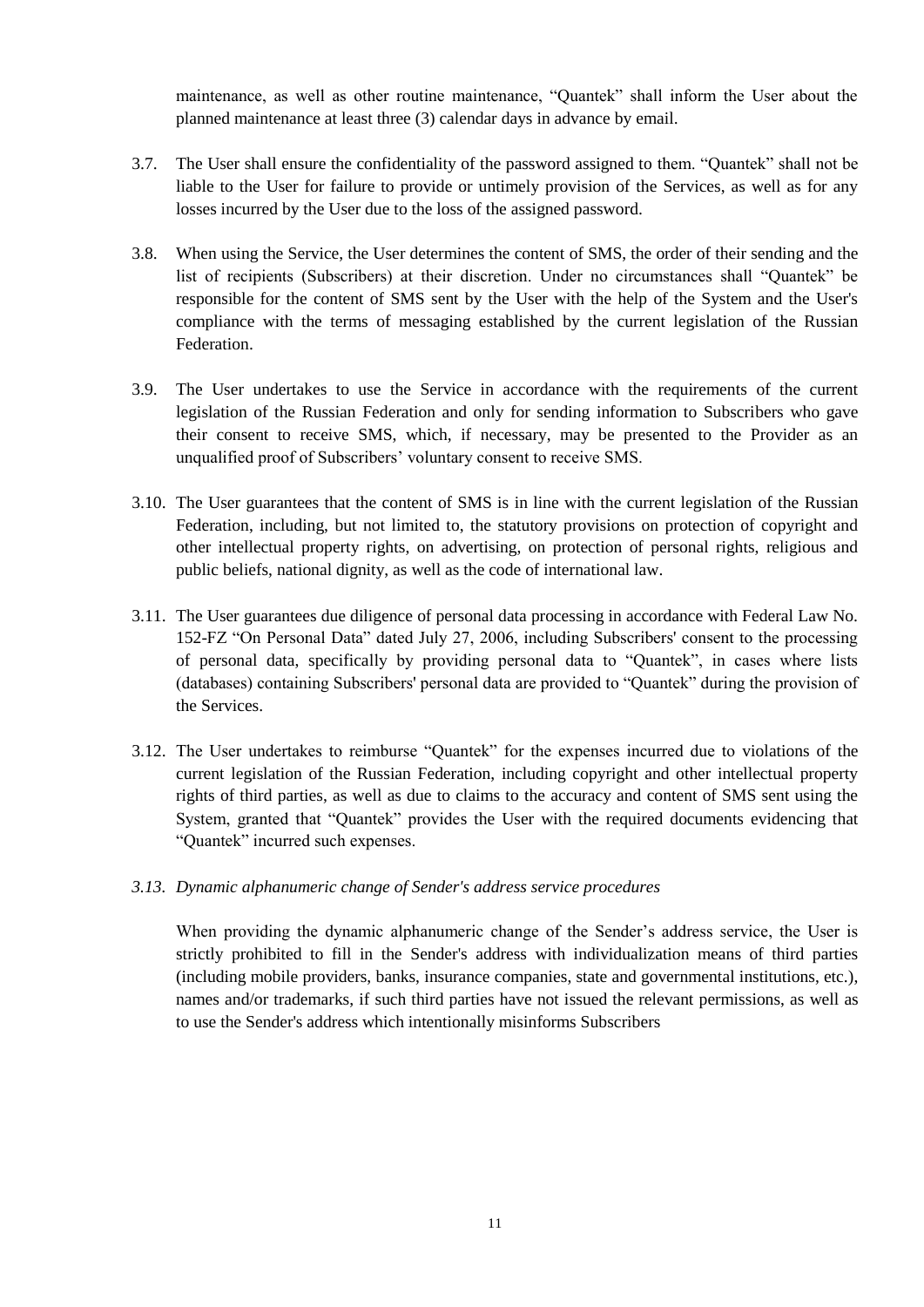as to the actual Sender.

If "Quantek" doubts the due diligence of the User's indication of the Sender's address, "Quantek" has the right to demand from the User an official written justification of the Sender's name used. The User undertakes to provide a justification to "Quantek" within three (3) business days after receiving "Quantek" request.

If "Quantek" determines that the User has violated these Terms, "Quantek" has the right to block the User's SMS.

In the event that "Quantek" receives a written verified property claim from any person whose name has been illegally used by the User in their sender's address, the User undertakes to reimburse it in full.

# *4.* LIABILITY

- 4.1. In case of a written or oral request, complaint, claim, order or instruction regarding the content of messages transmitted by the User while using the System or "Quantek" equipment, if such a request was received from the Subscriber, the Provider, regulatory authorities or other interested parties, "Quantek" shall immediately forward the received information to the User, who in turn shall check the validity of the request for any violations by the User within no more than two (2) business days.
- 4.2. At "Quantek" request, within two (2) business days, unless a different term is specified in the request, the User shall provide "Quantek" with documents confirming that the User or the User's Customers, as prescribed by the legislation of the Russian Federation, received prior consent from the Subscriber to whose phone number SMS are or will be sent.
- 4.3. The parties shall take the following temporary restrictive measures in order to minimize the possible damage caused by the request until the validity of the request is verified:

- "Quantek" — to require the User to immediately stop transmission of messages with undesirable content, and, if this cannot be done immediately, temporarily block the User's Personal Account.

- "Quantek" — to enable filters that block transmission of messages with undesirable content, configured with the corresponding sender identifiers and/or text fragments.

- "Quantek" — to temporarily block transmission of messages along the directions where the messages of undesirable content have passed, such as the corresponding provider prefixes.

4.4. If one of the parties detected a case of sending undesirable SMS but no request was received from Subscribers, other Providers or other interested parties, the party that detected such a case shall immediately notify the other party and initiate restrictive measures within 24 hours.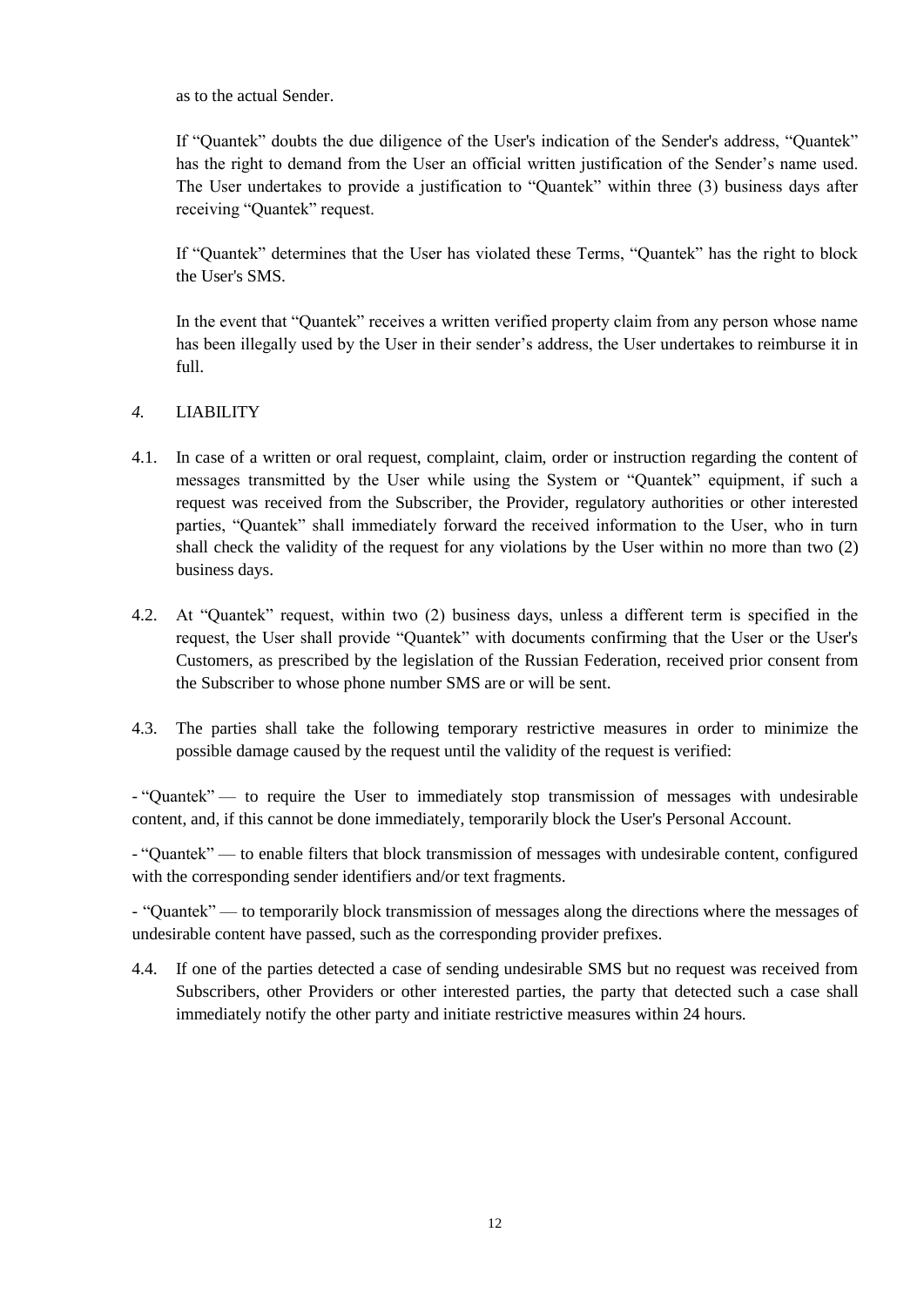- 4.5. To accelerate the investigation and increase its fairness, the parties undertake, in the shortest possible time, to provide each other with the necessary materials (content, exact time and directions in which the undesirable messages were transmitted, request source, its nature, etc.).
- 4.6. In any case, the User undertakes to send the Subscriber or any other interested party an official response within 3 (three) business days of receiving the request or information from "Quantek" regarding the Subscriber's (interested party's) request, if such a request is made. A copy of the User's response shall be sent to "Quantek" within the same term.
- 4.7. In case of revealing any breach indicated in the Subscriber's or other interested party's request, the User shall take all measures to immediately remedy the breach.
- 4.8. Restrictive measures taken by the parties shall be relieved upon remediation of the breach, if any, or upon confirmation that no breach occurred.
- 4.9. The User shall be deemed to have acknowledged a request justified if they violate the official response terms.
- 4.10. In order to expedite the Subscriber's or any other interested party's request, it is permissible to exchange documents between "Quantek" and the User by fax and/or email provided that the original documents are immediately sent by mail.
- 4.11. "Quantek" is not responsible for the content of SMS sent by the User using the System.
- 4.12. Upon receiving information about the User's violation of the terms of this section, "Quantek" shall immediately suspend provision of the Services, then within 24 hours notify the User about the suspension of the Services and conduct an internal investigation with the User's involvement.
- 4.13. In case the violation is confirmed, "Quantek" has the right, at its discretion:
	- to stop providing the Services to the User unilaterally and to withhold a fine in the amount of the cost of unsent SMS;
	- to resume the provision of Services subject to consulting with the User;
	- to propose to the User provisioning of the Services on other terms.
- 4.14. The User undertakes to reimburse "Quantek" for expenses and losses caused by any payments, administrative fines that may be recovered from "Quantek", including due to violations by the User or the User's Customers of third party rights, applicable laws of the Russian Federation and/or these Terms, granted that "Quantek" provides the User with the relevant court decisions and other documents confirming the expenses incurred.
- 4.15. In this case, "Quantek" shall issue an invoice to the User, which shall be